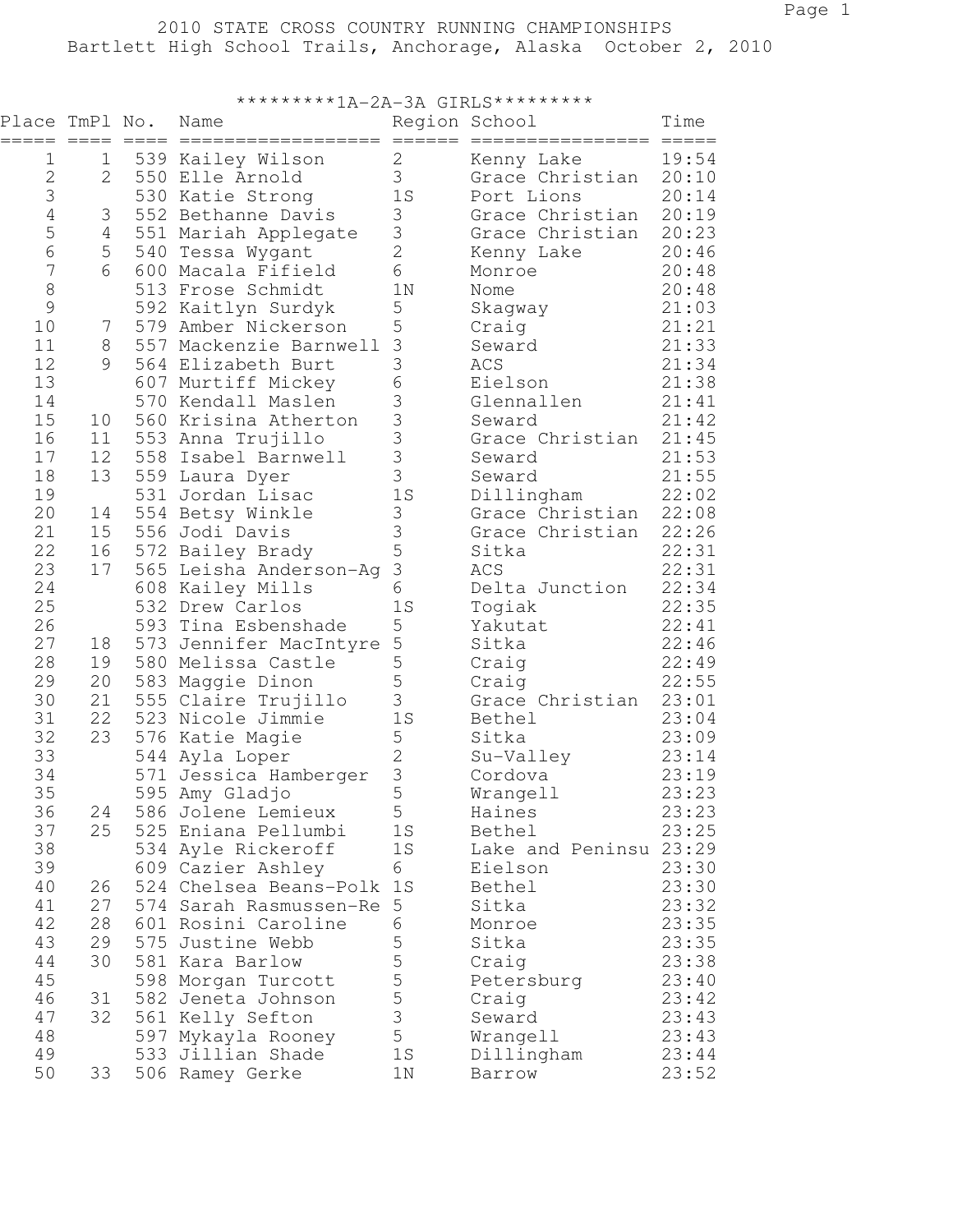| *********1A-2A-3A GIRLS********* |    |           |                           |                |                  |                       |
|----------------------------------|----|-----------|---------------------------|----------------|------------------|-----------------------|
| Place TmPl No.<br>===== ====     |    | $== == =$ | Name                      | Region School  | ================ | Time<br>$== == == ==$ |
| 51                               | 34 | 526       | Tonya Chavez              | 1S             | Bethel           | 23:55                 |
| 52                               | 35 |           | 584 Katie Dinon           | 5              | Craig            | 23:57                 |
| 53                               | 36 | 541       | Emmie Vanwyhe             | $\mathbf{2}$   | Kenny Lake       | 23:59                 |
| 54                               |    | 546       | Sabrina Jurasec           | $\mathbf{2}$   | Su-Valley        | 24:04                 |
| 55                               |    | 545       | Cecily Settle             | $\overline{2}$ | Glaena           | 24:12                 |
| 56                               | 37 |           | 602 Delainey Stokes       | 6              | Monroe           | 24:17                 |
| 57                               |    |           | 596 Rori Leaverton        | 5              | Skagway          | 24:21                 |
| 58                               |    | 599       | Cassi Williams            | 5              | Klawock          | 24:24                 |
| 59                               |    |           | 594 Scarlett Beaver       | 5              | Mt. Edgecumbe    | 24:27                 |
| 60                               | 38 |           | 566 Alivia Jaconette      | 3              | ACS              | 24:36                 |
| 61                               | 39 |           | 527 Christian Mncelwee    | 1S             | Bethel           | 24:40                 |
| 62                               | 40 | 589       | Jess Giddings             | 5              | Haines           | 24:43                 |
| 63                               |    |           | 514 Jerrilyn Clevelnad 1N |                | Shungnak         | 24:43                 |
| 64                               | 41 |           | 577 Clare Jurczak         | 5              | Sitka            | 24:45                 |
| 65                               |    |           | 538 Cristal McNeilly      | 1S             | Pilot Station    | 24:48                 |
| 66                               |    | 519       | Stephanie Sampson         | 1 <sub>N</sub> | Noorvik          | 24:52                 |
| 67                               | 42 | 578       | Kaycie Coleman            | 5              | Sitka            | 24:53                 |
| 68                               | 43 |           | 562 Veroncia Wilde        | 3              | Seward           | 25:04                 |
| 69                               |    | 518       | Hannah Tozier             | 1 <sub>N</sub> | Nome             | 25:05                 |
| 70                               | 44 | 587       | Maggie Daly               | 5              | Haines           | 25:10                 |
| 71                               |    | 515       | Darilyn Nelson            | 1 <sub>N</sub> | Kotzebue         | 25:14                 |
| 72                               |    | 517       | Jamie Erlich              | 1 <sub>N</sub> | Kotzebue         | 25:19                 |
| 73                               |    | 537       | Ida Nash                  | 1S             | Chevak           | 25:20                 |
| 74                               | 45 | 528       | Kayla Swope-Tony          | 1S             | Bethel           | 25:21                 |
| 75                               | 46 |           | 507 Flora Simmonds        | 1 <sub>N</sub> | Barrow           | 25:25                 |
| 76                               | 47 | 588       | Serena Badgely            | 5              | Haines           | 25:29                 |
| 77                               | 48 |           | 542 Mariah Doty           | 2              | Kenny Lake       | 25:35                 |
| 78                               | 49 |           | 585 Alex Owen             | 5              | Craig            | 25:37                 |
| 79                               |    | 516       | Jenny Westlake            | 1 <sub>N</sub> | Kiana            | 25:41                 |
| 80                               |    | 610       | Brittany Stallings        | 6              | Hutchison        | 25:52                 |
| 81                               | 50 | 563       | Maggie Herbert            | 3              | Seward           | 25:52                 |
| 82                               | 51 | 509       | Stephanie Nelson          | 1 <sub>N</sub> | Barrow           | 25:52                 |
| 83                               |    | 520       | Michelle Lane             | 1 <sub>N</sub> | Point Hope       | 26:02                 |
| 84                               | 52 |           | 510 April Prociw          | 1 <sub>N</sub> | Barrow           | 26:20                 |
| 85                               |    | 521       | Brianna Kirk              | 1 <sub>N</sub> | Noatak           | 26:32                 |
| 86                               | 53 |           | 605 Kirsten Barnard       | 6              | Monroe           | 26:33                 |
| 87                               | 54 |           | 508 Alaina Bankston       | 1 <sub>N</sub> | Barrow           | 26:37                 |
| 88                               | 55 |           | 569 Sabrina Willis        | 3              | ACS              | 26:39                 |
| 89                               | 56 |           | 568 Heather Woodhouse     | 3              | ACS              | 26:42                 |
| 90                               |    |           | 535 Kara Ingram           | 1S             | Dillingham       | 26:52                 |
| 91                               |    | 536       | Natalie Narrus            | 1S             | Dillingham       | 26:52                 |
| 92                               | 57 | 543       | Abbie Schierholt          | 2              | Kenny Lake       | 26:55                 |
| 93                               | 58 | 511       | Tiana Elkins              | 1 <sub>N</sub> | Barrow           | 27:01                 |
| 94                               |    |           | 522 Corey Saccheus        | 1N             | Koyuk            | 27:22                 |
| 95                               |    |           | 613 Chelsea Roehl         | 6              | Hutchison        | 27:52                 |
| 96                               | 59 | 591       | Tiana Heywood             | 5              | Haines           | 28:02                 |
| 97                               |    | 549       | Marie Sheldon             | $\overline{2}$ | Galena           | 28:09                 |
| 98                               | 60 | 590       | Elena Horner              | 5              | Haines           | 28:11                 |
| 99                               |    |           | 547 Rachel Wagner         | $\overline{2}$ | Su-Valley        | 28:34                 |
| 100                              | 61 |           | 567 Evie Anderson-Agim 3  |                | ACS              | 28:39                 |
|                                  |    |           |                           |                |                  |                       |